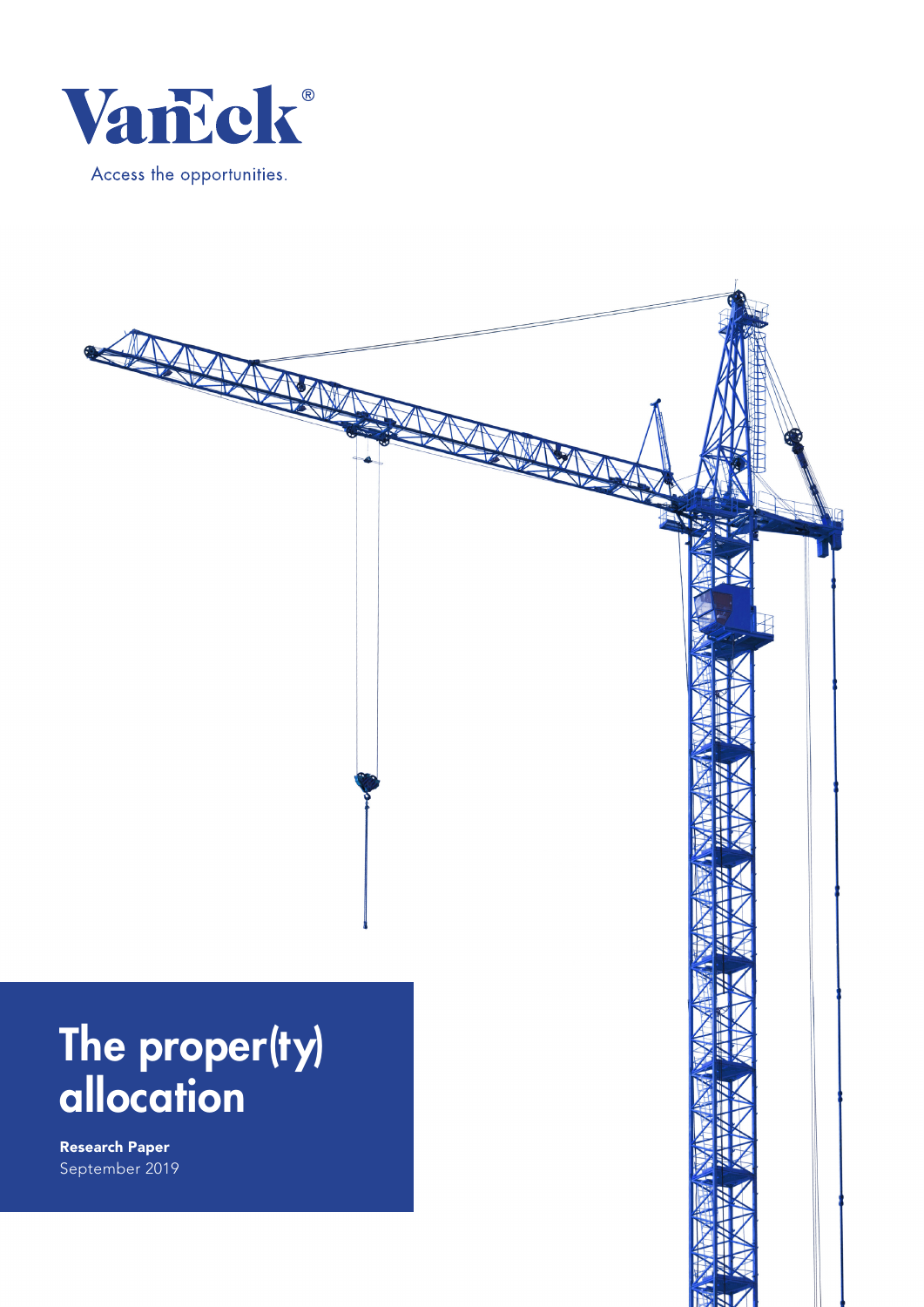## **Introduction**

Most Australian portfolios do not have exposure to international property securities. While most Australian investors have exposure to local property securities for their regular income and potential capital growth, it's unlikely they've considered property beyond our shores.

The rationale for an allocation to international property for investors is compelling.

As interest rates globally hover at historic low levels, investors are being starved of income from traditional sources such as bonds or savings accounts. Investors are having to take on more risk and are moving to Real Estate Investment Trusts (REITs) because they provide a reliable income stream. Savvy investors are also looking beyond Australian shores and starting to include international REITs as a way to diversify.

A key benefit of including international REITs in a diversified portfolio, as this paper will show, is that while additional risk is incurred, the historical risk-adjusted returns over the past five years have been higher. A portfolio of international REITs also provides investors with important benefits.

International REITs offer opportunities not available on Australian shores.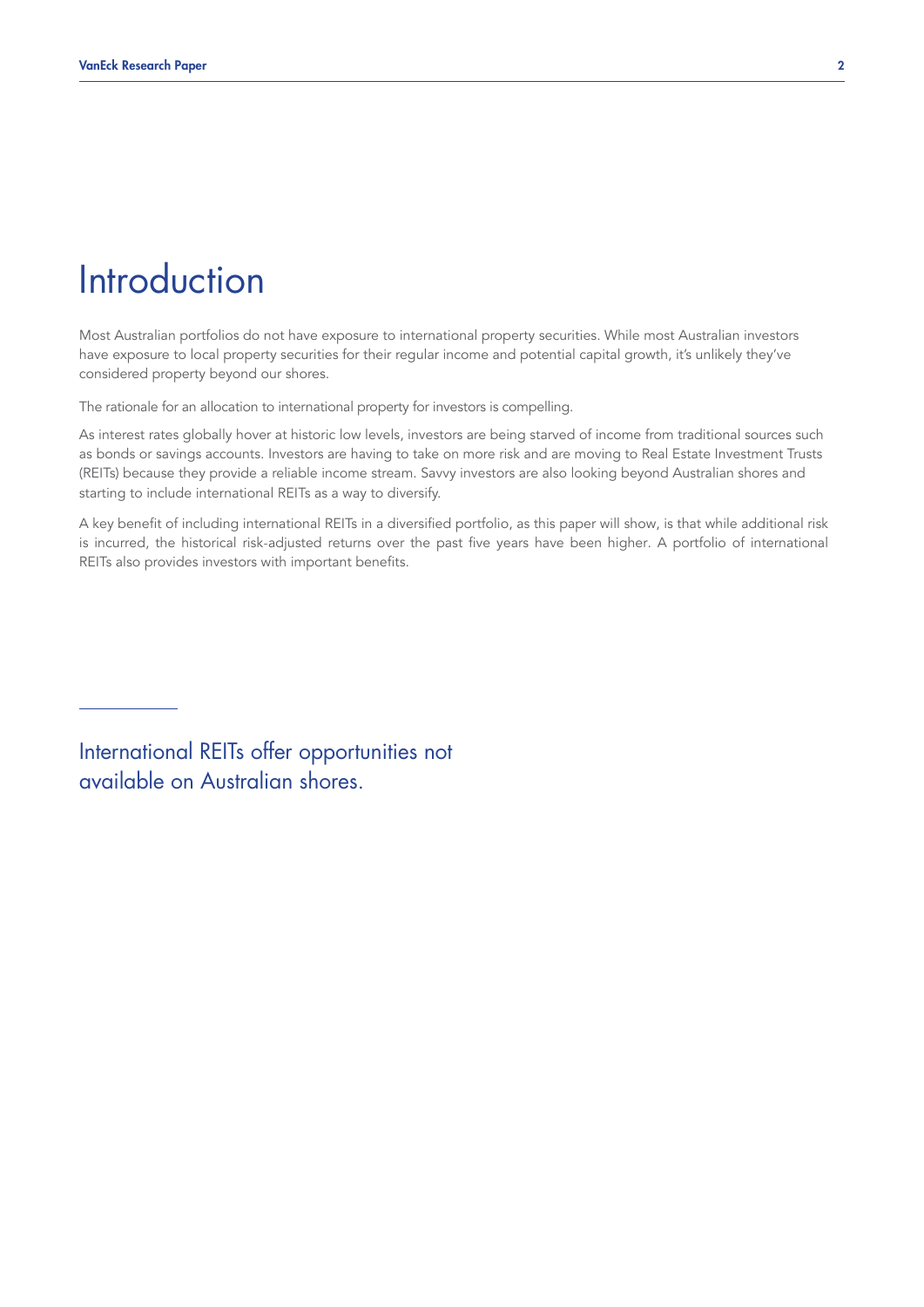## Benefits of international REITs

The global economy, in the aftermath of the GFC (global financial crisis), has been characterised by periods of low economic growth and low interest rates. By mid-2019, 10-year government bond yields around the world had fallen to historical low levels. In Australia these fell below 1% for the first time. In other developed nations they went to zero. Real returns on cash investments were barely sitting above 0%. This raised significant challenges for investors seeking to generate income from their portfolios while also preserving capital value.

As interest rates globally hover at historic low levels, investors are seeking income by taking extra risk. REITs have been a beneficiary. A key benefit of REITs is the defensive income streams they can provide. Property assets typically earn reliable income from rent, which provides a regular income stream to investors, even during an economic downturn. Additionally, rents can be linked to inflation, which is important because it means income increases with the costs of living.

### Diversification – sectors and exposures beyond Australia

Australia was one of the pioneers of listed real estate investing. General Property Trust was the first Australian Listed Property Trust (LPT) in 1971. LPT's were subsequently renamed REITs in line with international practice.

Since the beginning of the century, the proportion of the S&P/ASX 200 represented by REITs has fallen to just 8%, down from a peak of 25% in 2006 as illustrated in Chart 1. One of the major reasons for the decline of the sector hasn't been poor returns, but rather a number of corporate actions, mergers and acquisitions. In 2006 there were a record 71 listed A-REITs, today there are 44. A number of A-REITs have been sold to offshore investors, a number have merged while others have been restructured. For example, Westfield and its various entities have experienced several corporate actions consolidating, spinning off and finally being taken over by Unibail Rodamco for \$32 billion (the Australian shopping centres branded as Westfield and held by Scentre were not acquired by Unibail). Investa was bought by funds managed by JP Morgan for \$6.6 billion and Multiplex became part of Brookfield, a US Listed company for \$7.3 billion. You can see the impact of these changes to the Australian REIT market in Chart 1. With local opportunities shrinking, it's time for Australian investors to consider diversifying offshore.



#### Chart 1: A-REIT's diminishing importance on ASX

Source: Factset, ASX, VanEck, 2000 to 2019.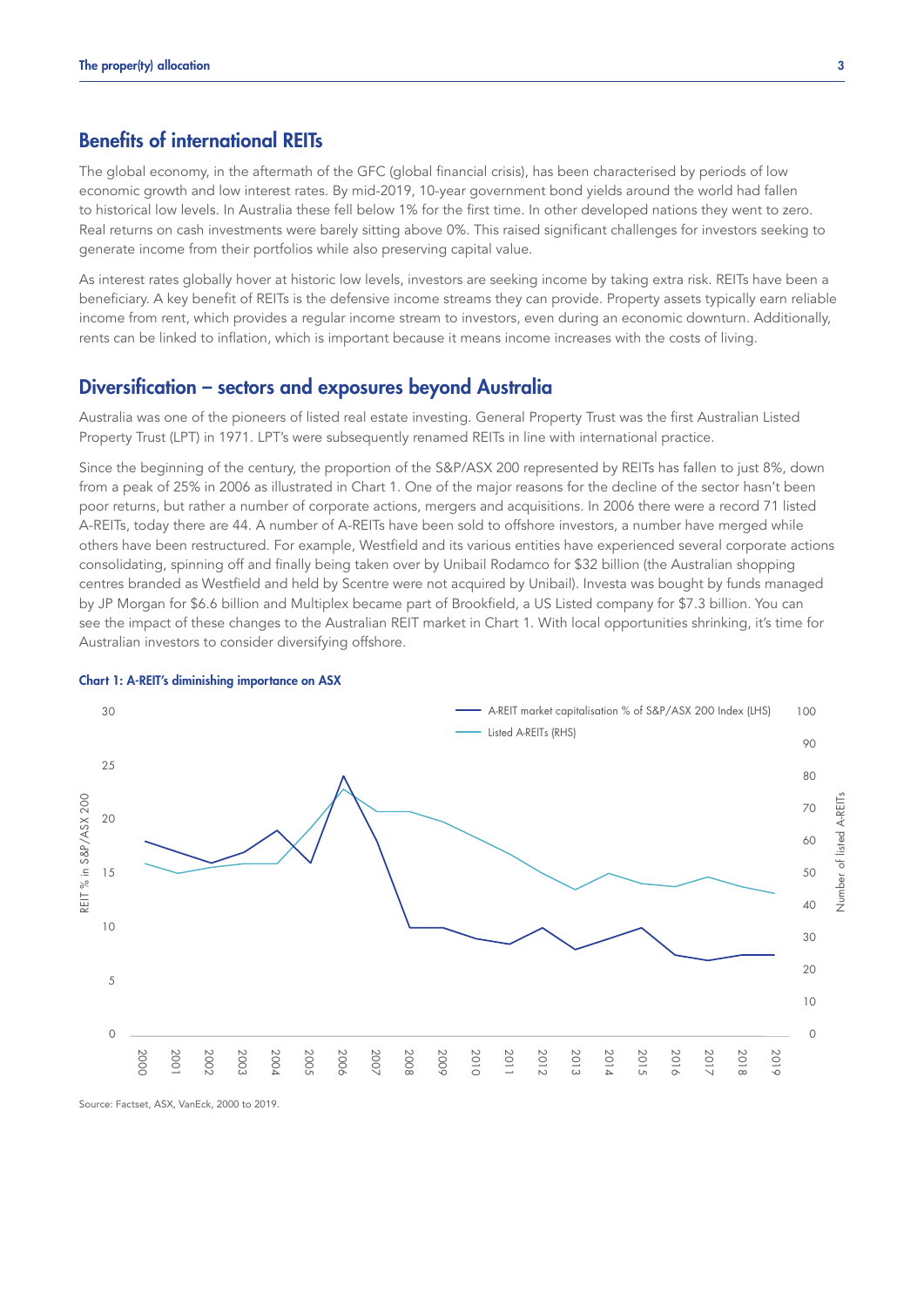Today, Australia accounts for just 3% of the world's REIT opportunity by market capitalisation. While the US remains the largest listed real estate market, the opportunity is increasingly becoming global. Today, nearly 40 countries offer REITs, according to Nareit, the worldwide group representing REITs and publicly traded real estate companies.<sup>1</sup>

For those investors holding A-REITs, the Australian market is dominated by a few big trusts, where the top 10 A-REITs accounted for over 90% of the S&P/ASX 200 A-REIT Index as at June 2019. That contrasts with listed property assets offshore. The benchmark for the international listed property market for Australian investors, the FTSE EPRA Nareit Developed ex Australia Rental Index (International REIT Index), is well diversified, with the top 10 stocks accounting for just 23% of the 70 index. The International REIT Index has a 21% exposure to retail REITs, a 9% exposure to healthcare property trusts, 4% to hotel and resorts, 9% to specialised REITs such as data centres and 14% in residential property trusts<sup>2</sup>. Some of these sectors are not readily available in Australia. Therefore, investing offshore can broaden investors' property opportunities and increase their diversification. 50 ...<br>h<br><br>Ta<br>D  $\frac{1}{2}$ 

#### Table 1: Breakdown of Australian REITs compared to international REITs

|                               | S&P/ASX 200 A-REIT Index<br><b>FTSE EPRA Nareit Developed</b><br>ex Australia Rental Index AUD Hedged |       |  |
|-------------------------------|-------------------------------------------------------------------------------------------------------|-------|--|
| Number of securities          | 18                                                                                                    | 334   |  |
| Weight of largest constituent | 18.1%                                                                                                 | 3.75% |  |
| Weight of top 10              | 90.8%                                                                                                 | 24%   |  |
| Countries                     | $2^{\star}$                                                                                           | 20    |  |

Source: FTSE, S&P, Bloomberg. As at 31 August 2019. \*Australia and France due to Unibail Rodamco cross-list.



#### Chart 2: Sector comparisons of Australian REITs compared to international REITs



Source: FactSet, FTSE, 31 August 2019.

<sup>1.</sup> Investing in REITS: Global Real Estate Investment, Nareit.

<sup>2.</sup> FTSE, Bloomberg, as at 31 August 2019.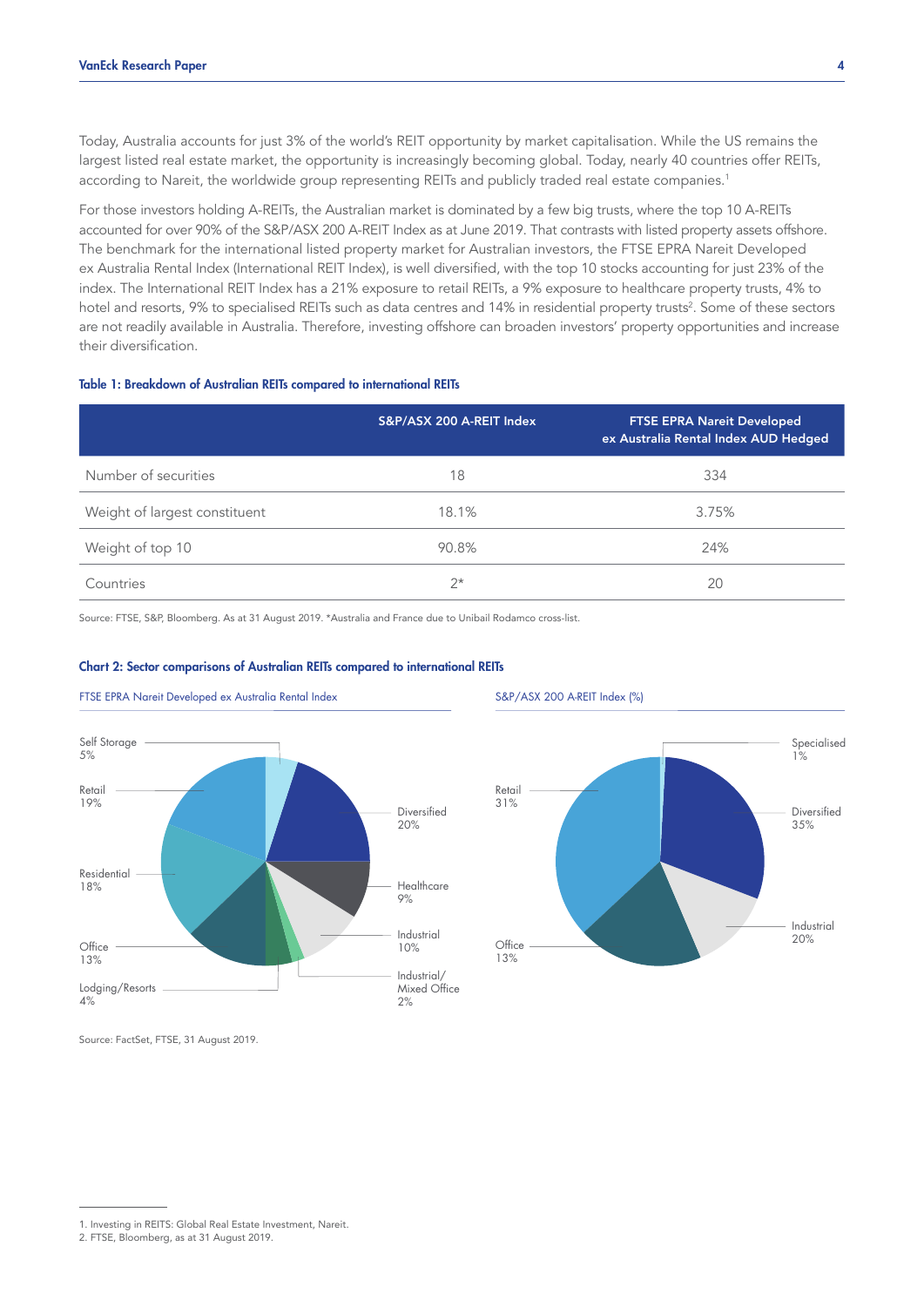## Diversification – low correlation with other asset classes

REITs have been used by investors for their defensive qualities as they achieve a high proportion of their returns from income rather than capital. In addition, listed property has a low correlation of returns with those of other equities and fixed income investments.

#### Table 2: Correlation between asset classes

| <b>Asset Class</b>              | <b>Australian</b><br><b>Equities</b> | <b>International</b><br><b>Equities</b> | <b>Australian</b><br>Property | <b>Australian</b><br><b>Bonds</b> | Global<br><b>Bonds</b><br>(Hedged) | International<br><b>Property</b><br>(Hedged) |
|---------------------------------|--------------------------------------|-----------------------------------------|-------------------------------|-----------------------------------|------------------------------------|----------------------------------------------|
| <b>Australian Equities</b>      | 1.00                                 |                                         |                               |                                   |                                    |                                              |
| International Equities          | 0.57                                 | 1.00                                    |                               |                                   |                                    |                                              |
| <b>Australian Property</b>      | 0.65                                 | 0.42                                    | 1.00                          |                                   |                                    |                                              |
| Australian Bonds                | 0.09                                 | 0.11                                    | 0.51                          | 1.00                              |                                    |                                              |
| Global Bonds (Hedged)           | 0.05                                 | $-0.05$                                 | 0.53                          | 0.78                              | 1.00                               |                                              |
| International Property (Hedged) | 0.49                                 | 0.30                                    | 0.70                          | 0.33                              | 0.51                               | 1.00                                         |

Source: Morningstar Direct, all returns in Australian dollars. Correlation: 1 September 2014 to 31 August 2019. Results are calculated monthly and assume immediate reinvestment of all dividends. You cannot invest in an index. Past performance is not a reliable indicator of future performance.

Indices used: Cash – RBA target cash rate, Global Bonds – Barclays Global Aggregate Bond Index A\$ Hedged; Australian Bonds – Bloomberg AusBond Composite 0+ years; Australian Property – S&P/ASX 200 A-REIT, International Equities – MSCI World ex Australia Index; Australian Equities – S&P/ASX 200; International Property – FTSE EPRA Nareit Developed ex Australia Rental Index AUD Hedged.

Brad Case, Director of Economics, Fannie Mae and Senior Vice President, Research and Industry Information for Nareit, has researched residential and commercial real estate markets for more than 25 years. In a recent research paper Case illustrated the correlation of returns of US REITs with the US equities Russell 3000 Index. Case showed that, unlike other sectors, the correlation fell over increasing investment horizons<sup>3</sup>. REIT returns, Case says, respond to the long real estate market cycle, whereas the broad stock market responds to the much shorter business cycle.

VanEck research shows that the findings of Case's study are also applicable to Australians investing in international property. To illustrate how international property is correlated to the international equities in most Australians' portfolios, which are unhedged, in Chart 3 we compare the two standard market benchmarks for each asset class. For international equities, the MSCI World ex Australia Index is used. For international property, as most investors seek a hedged exposure to the asset class to limit the impact of currency movements on income, the International REIT Index is used.

Mirroring Case's analysis, international REITs show a downward-sloping term structure of correlations with the broad international equities market.

As their underlying return drivers are fundamentally different, REITs have a powerful diversification role in investment portfolios.





Source: Morningstar Direct, VanEck to 31 August 2019. Results are calculated monthly and assume immediate reinvestment of all dividends. You cannot invest in an index. Past performance is not a reliable indicator of future performance. Indices used International Equities – MSCI World ex Australia Index; International REITs – FTSE EPRA Nareit Developed ex Australia Rental Index AUD Hedged.

<sup>3.</sup> Equity Investing in Real Estate Through Public and Private Markets (January 2018).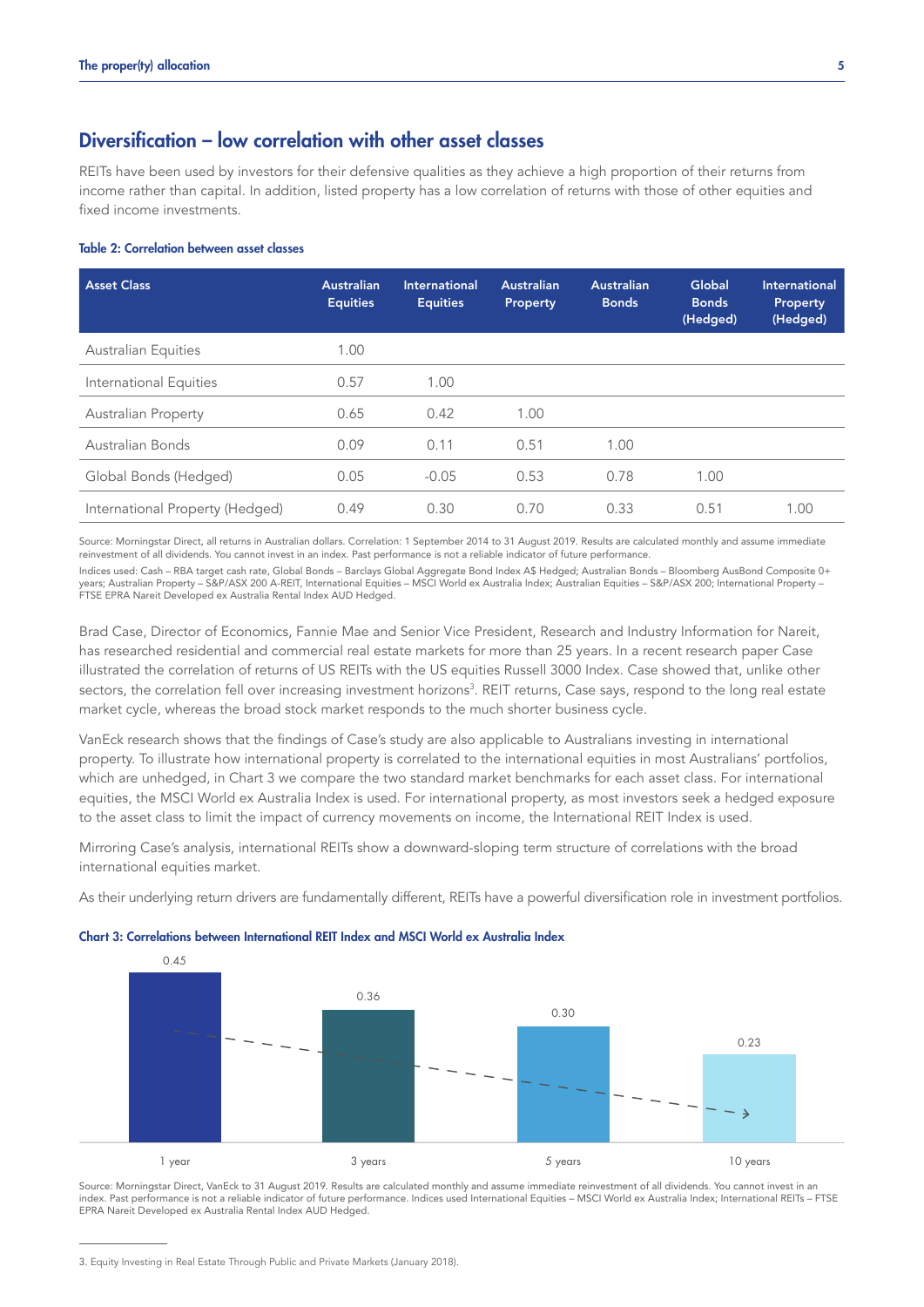### Increased risk-adjusted returns

Case's paper highlighted another very important point, the potential for REITs to provide higher risk-adjusted returns compared to other asset classes. Over the 1998 to 2015 time period which Case analysed, he was able to illustrate that US 0.36 REITs had higher Sharpe ratios than all other equity asset categories.

The potential application of this research and our correlated findings is that an allocation to international listed real estate assets within a diversified portfolio should help improve its risk-adjusted returns. To test this, we have constructed a balanced fund with and without an allocation to international listed REITs. This is based on ASIC's MoneySmart balanced investment option which "invests around 70% in shares or property and the rest in fixed interest and cash". The results can be seen in Chart 4 below.

Our analysis reveals that a portfolio including international REITs historically produced a higher annualised portfolio return than a portfolio without international REITs, without incurring significant additional risk as measured by standard deviation. The chart also shows that the portfolios with a greater international REIT allocation had a higher Sharpe ratio, or superior risk-adjusted returns.



#### Chart 4: Including international REITs in a balanced portfolio over 5 years increased returns for moderate risk

\*Portfolio A based on MoneySmart balanced portfolio.

Source: Morningstar Direct, five year performance 1 September 2014 – 31 August 2019. Results are calculated monthly and assume immediate reinvestment of all dividends. The hypothetical performance does not include management costs and expenses and excludes brokerage and bid/offer spreads incurred when investors buy/sell. You cannot invest in an index. Past performance is not a reliable indicator of future performance.

Indices used to approximate investments: Cash – RBA target cash rate; International Bonds – Barclays Global Aggregate Bond Index A\$ Hedged; Australian Bonds – Bloomberg AusBond Composite 0+ years; International Equities – MSCI World ex Australia Index; Australian Equities – S&P/ASX 200; International Property – FTSE EPRA Nareit Developed ex Australia Rental Index AUD Hedged.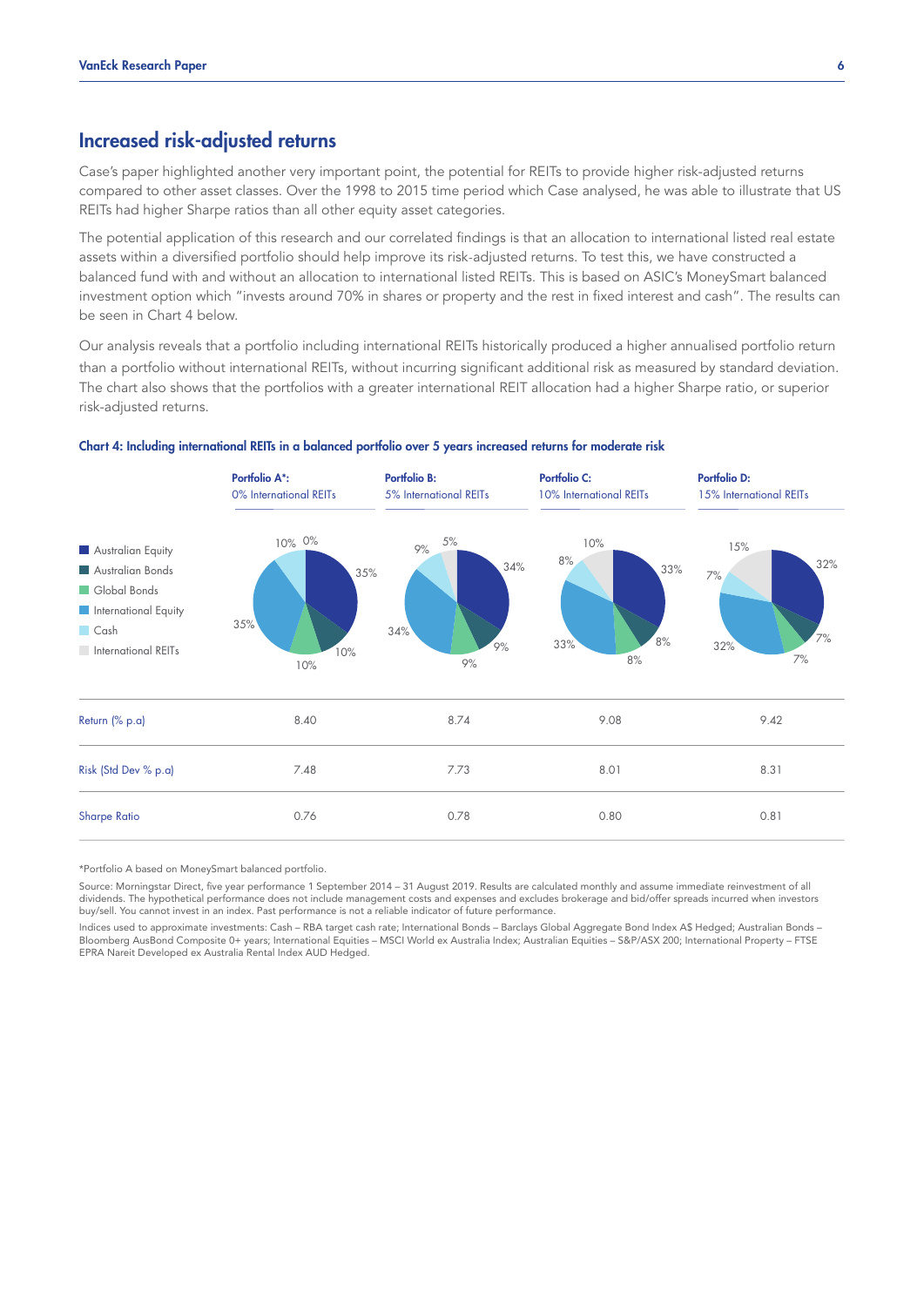## Stable dividend yield

The proper(ty) allocation<br> **Chart 5: 12-month trailing dividend yield of REIT Index**<br>
2003 Chart 5: 12-month trailing dividend yield of REIT Index



Source: FTSE to 31 August 2019. REIT index is - FTSE EPRA Nareit Developed ex Australia Rental Index AUD Hedged. Results are calculated monthly and assume immediate reinvestment of all dividends and exclude costs of investing in REIT. You cannot invest in an index. Past performance of the REIT Index is not a reliable indicator of future performance of the ETF.

### Stronger balance sheets than in the past

The long-term fundamentals for selecting real estate investments are robust. Restricted funding in the current environment has limited supply and with improving demand, strong rental growth has emerged in the latter half of 2019. We expect this trend to continue in many markets and sectors around the world, particularly in developed markets.

Once a concern for investors, REIT balance sheets have been de-risked over the last 10 years and are in stronger shape. Since the GFC, the REIT industry has reduced leverage and extended maturities of debt instruments to lock-in low interest rates for many years ahead. As the chart below shows, REITs have collectively reduced their overall leverage ratios to the lowest in at least two decades.



#### Chart 6: Debt to total assets

Source: S&P Global Market Intelligence, Nareit T-Tracker®

## Access the proper(ty) allocation

Traditionally the domain of large institutions, investors of all sizes can now access international REITs via managed funds or ASX-listed exchange traded funds (ETFs).

VanEck Vectors FTSE International Property (Hedged) ETF (ASX: REIT) is listed on ASX. REIT aims to track the FTSE EPRA Nareit Developed ex Australia Rental Index AUD Hedged Index by fully replicating it. In a single trade REIT gives investors a portfolio of international REITs providing international diversification and defence. To add appeal to investors, recent changes to Australian tax laws and VanEck's tax expertise allow REIT to pay a smoother flow of dividends each quarter than would have been possible in the past.